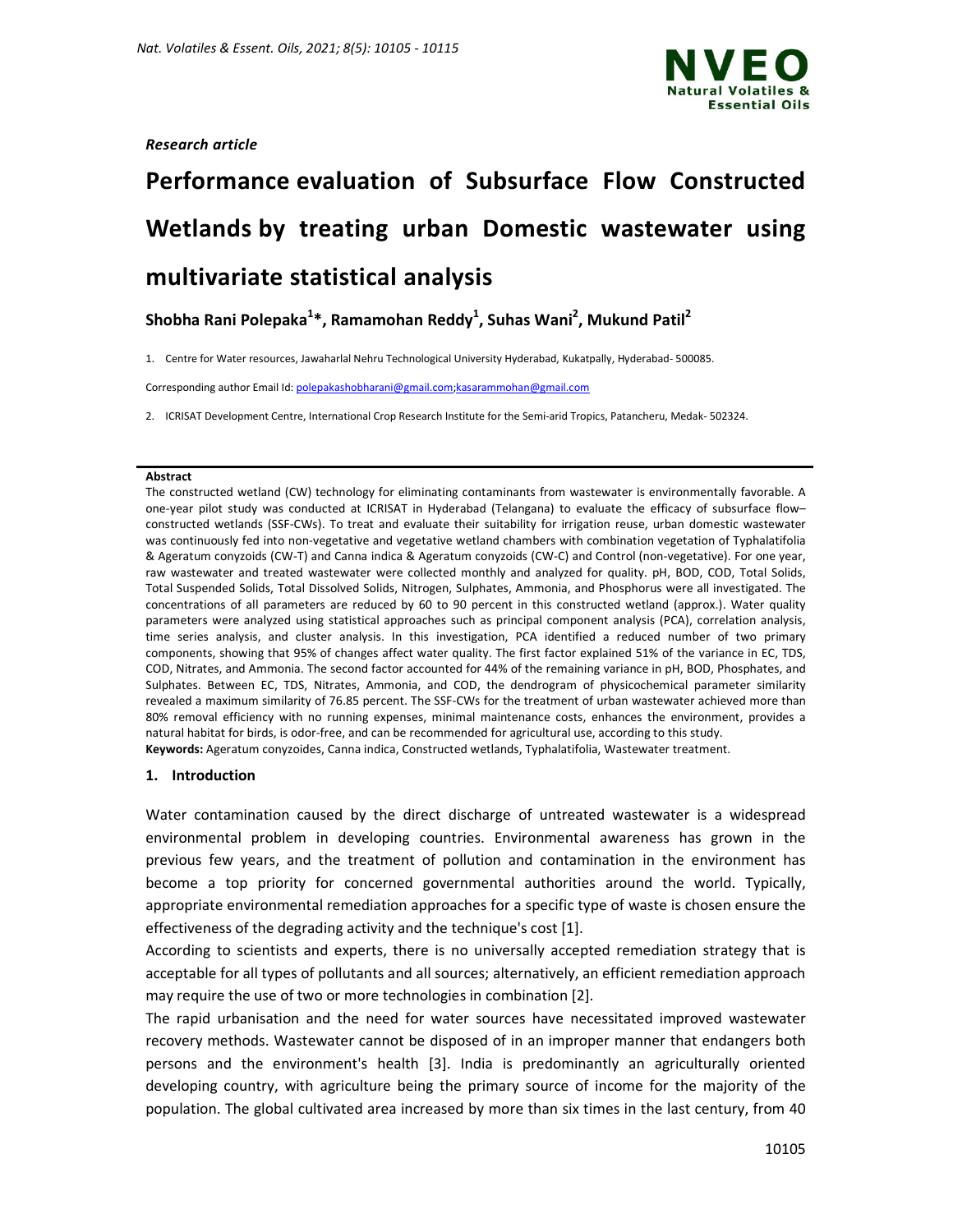million hectares to 260 million hectares, necessitating the need for new water sources. Every year, the amount of irrigated land is expected to grow by 1%. Though a forecast for a 13.6 percent rise in irrigated water by 2025 has been made, it must match the increased demand for water, particularly in India's irrigation system [4].

Mother Earth eliminates pollutants from water resources through natural wetlands through a variety of natural processes such as biodegradation, sorption, phyto stabilization, phyto extraction, and Rhizo filtration [5].Constructed wetlands degrade contaminants through natural processes, making it an environmentally benign remedial option with minimal negative impact on the environment [6].

Wetlands are defined by soil saturation over long enough periods of time to allow anaerobic conditions to develop. Natural freshwater and saltwater wetlands, as well as constructed wetlands, are all types of wetlands. Wetlands built for contamination cleanup incorporate complex processes including waters, earth, vegetation, fauna, microbes, and the ecosystem. Various remediation approaches were used in constructed wetlands, including biological degradation, phytoremediation, and natural diminution [7].

Physical processes like filtration and sedimentation, chemical processes like adsorption and precipitation, and biological processes like biodegradation and plant uptake are all common in wetlands [8]. Constructed wetlands (CWs) are a cost-effective and efficient wastewater treatment option. Metals, nutrients, biological compounds, pathogens, and suspended particles are all removed by these simple to operate system [9]. Many researchers have looked into the design, development, and operation of CWs and discovered that they are an effective method for purifying polluted water [10].

The current study uses a subsurface flow (SSF) wetland to treat wastewater, with a foundation made up of permeable soil that is sealed from the bottom [6]. The water level in the SSF should always be below the soil level (see Figure 1). In the SSF wetland, the flow path is either horizontal or vertical. Low sloid content wastewaters are acceptable for SSF wetlands. Deposition containers or troughs are used to remove solids from wastewater when the solid content is high [11]. The important features of SSF wetlands include colder climates endurance, fewer odour concerns than SF wetlands, more sorption and exchange sites than SF wetlands, and more efficient land use than SF wetlands. Because the water level is below the ground surface, SSF wetlands can be built beneath public parks. SSF wetlands have some shortcomings, including a greater price than SF wetlands, which are utilized for small flows, and pore clogging [12].

The main objective of this study is to evaluate the wastewater quality performance of a subsurface constructed wetland in terms of delivering an effective way of wastewater treatment. The research was conducted at ICRISAT in Hyderabad, Telangana. To treat urban domestic wastewater, a subsurface flow constructed wetland containing Typhalatifolia, Ageratum conyzoids, and Canna indica was planted.

#### **2. Materials and methods**

#### **2.1 Presentation of the study site**

The study was conducted in three identical subsurface flow constructed wetlands in ICRISAT, Patancheruvu station, Telangana. During the study period, a minimum temperature of 14.6( $^{\circ}$ C) and a maximum of 42.0( $^{\circ}$ C), the annual rainfall of 456.8(mm) was recorded.

#### **2.2 Experimental Design**

An elevated tank holds untreated wastewater for treatment in constructed wetlands, while a storage tank holds treated wastewater. The constructed wetlands will have a processing capacity of 30 to 50 m3/day, based on the hydraulic retention duration (5 to 3 days). Constructed wetlands are divided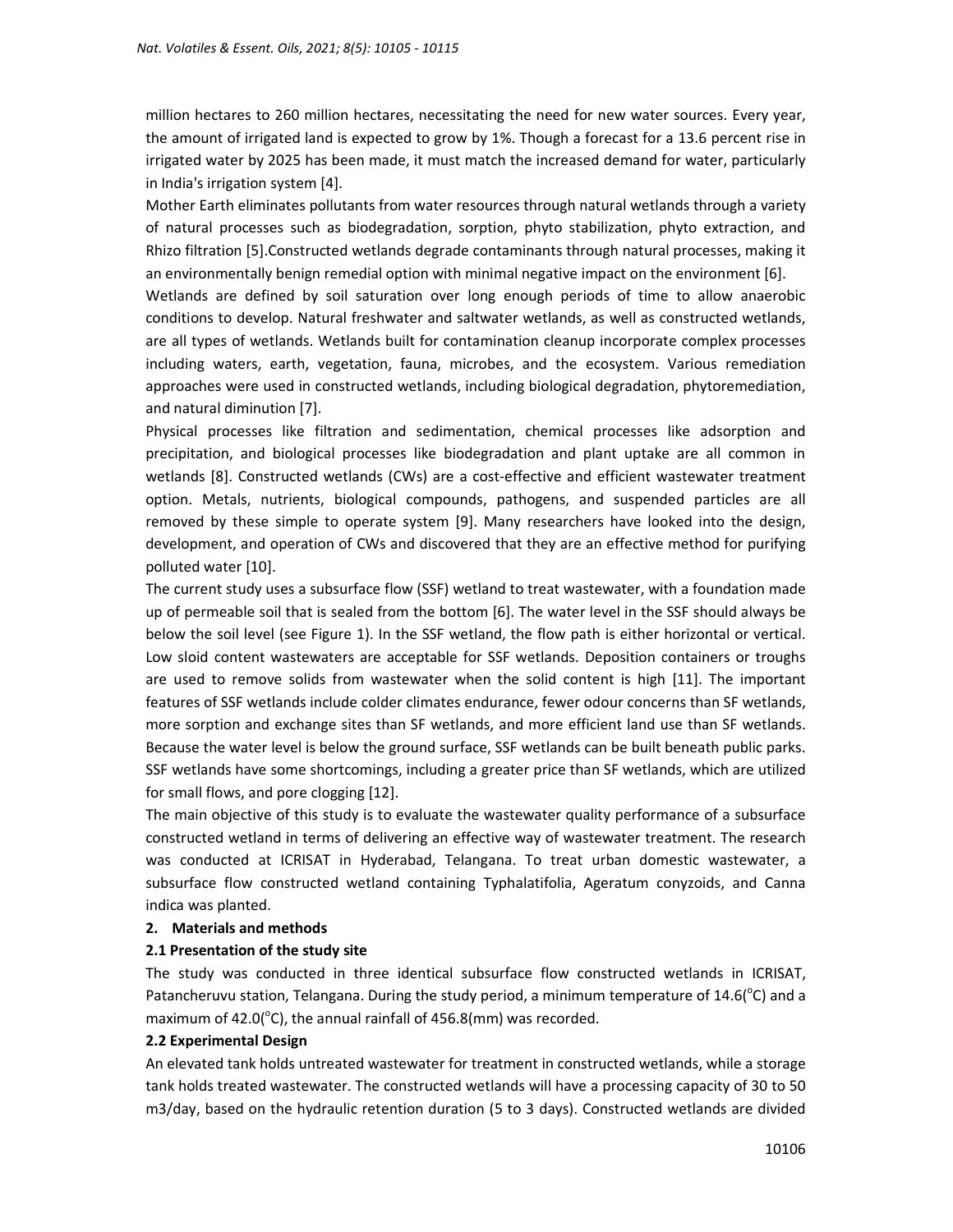into four chambers (A to D) in sequence, each measuring 1m\*1.5m and 4m\*1.5m in size. The following filter media were used: 1) Sand (15 to 25 cm thick), 2) Gravel (10mm size 15 to 25 cm thick), 3) Gravel (20mm size 25 cm thick), and 4) Gravel (40mm size 25 cm thick). Chambers B&C are cultivated with vegetation, while chambers A&D are completely devoid of flora. The two created wetland chambers are planted with vegetation and equipped with just filter media, whereas the control cell is not. The first CW (CW-T) has Typha and Ageratum conyzoids, while the second CW (CW-C) has Canna indica and Ageratum conyzoids. Water samples from the inlet (before treatment) and outflow (after treatment) of constructed wetland chambers were collected and analysed to determine the efficacy of the wetlands. pH, Electric conductivity (EC), Total solids (TS), Total dissolved solids (TDS), Total suspended solids (TSS), Biochemical oxygen demand (BOD), Chemical oxygen demand (COD), Ammonia (NH3), Nitrates (No3-), Sulphates (So42), and Phosphates were all used to assess the removal efficiencies of CWs. For this study, CW-T and CW-C were planted alongside a control wetland compartment with no vegetation. Every month, water samples from the inlet and outlet of constructed wetland chambers are collected and analysed to determine the efficiency of constructed wetlands. (Figure1) represents the constructed wetlands.



**Figure 1:** Subsurface flow Constructed wetland diagram

## **2.4 Multivariate Statistical analysis**

The statistical analysis was carried out with the aim to determine substantial variation across all water quality measures using multivariate techniques like principal component analysis (PCA), correlation analysis and cluster analysis. The important changes in the varying factors during the investigation are revealed using time series analysis. Minitab 17 software was used for all statistical analysis.

## **3. Results and Discussion:**

## **3.1 Water Physico-chemical parameters**

For a year, inlet outlet wastewater samples from different chambers of the constructed wetland were monitored. Table 1 shows the mean values of physicochemical parameters at different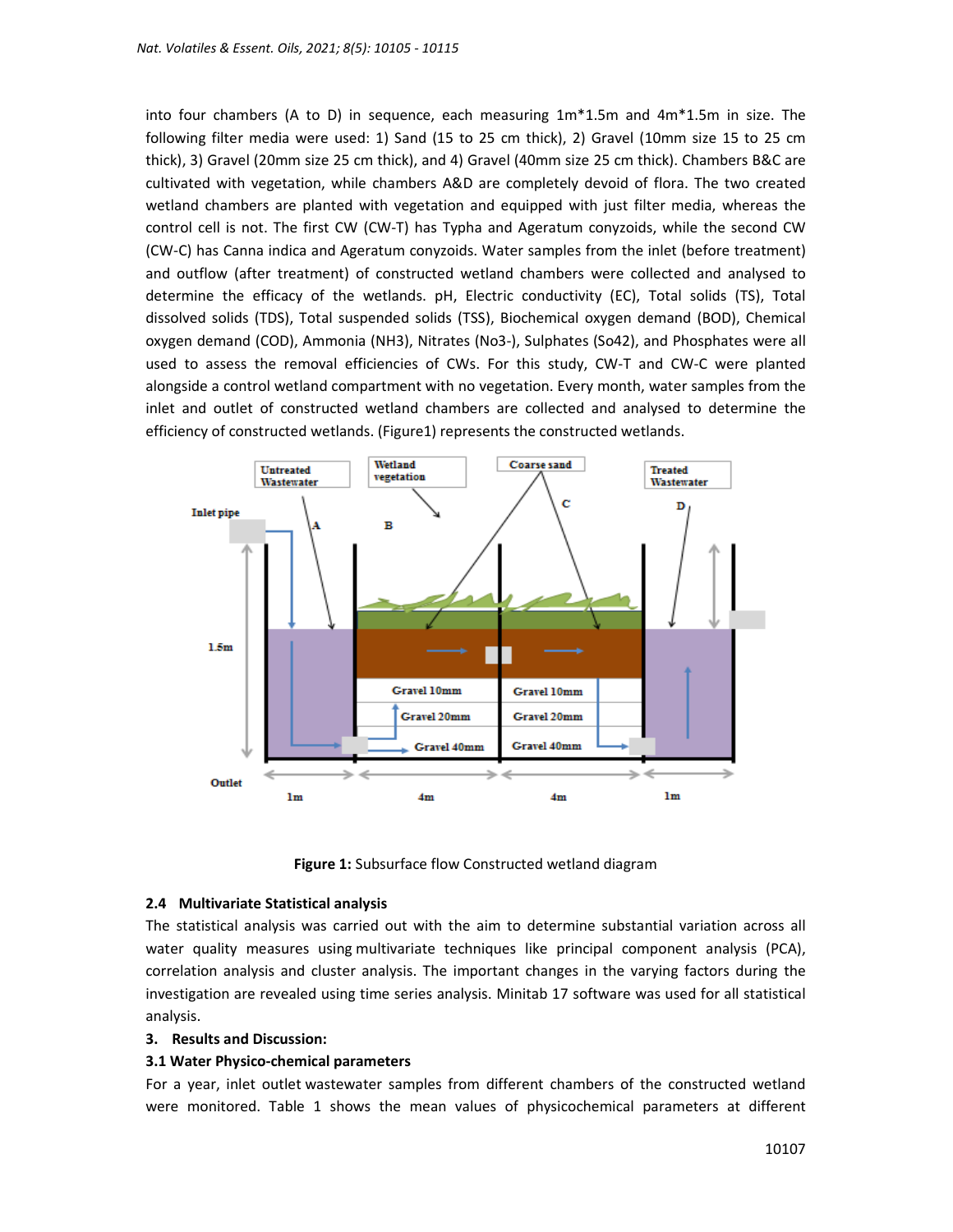chambers and their average removable efficiencies over a 12-month experimental period (June 2015–July 2016).

**3.1.1 pH:** The concentration of hydrogen ions in water is measured by the pH scale, which measures the strength of acidity or alkalinity. The pH of current urban domestic wastewater ranged from 7.54 to 7.85 in the three constructed wetland chambers, indicating that the wastewater is neutral.

**3.1.2 Electrical conductivity (EC) and Total Dissolved solids:** The reductions in the EC in the three different constructed wetland chambers found to be 77, 83 and 81% respectively. The result shows that the average concentrations of TDS varies from 757 mg/l to 174 mg/l (77%) in CW-T, 881 mg/l to 146 mg/l (83%) in CW-C and 748 to 147 mg/l (81%) control chambers respectively.

|                     | $CW-T$       |         |                  |       | CW-C    |                  | Control      |         |                  |
|---------------------|--------------|---------|------------------|-------|---------|------------------|--------------|---------|------------------|
| <b>Parameters</b>   | <b>Inlet</b> | Out let | Avg %<br>removal | Inlet | Out let | Avg %<br>removal | <b>Inlet</b> | Out let | Avg %<br>removal |
| pH                  | 7.79         | 7.59    | 3                | 7.85  | 7.59    | 3                | 7.68         | 7.54    | 2                |
| $EC$ ( $\mu s/cm$ ) | 1165         | 268     | 77               | 1355  | 224     | 83               | 1151         | 227     | 81               |
| TDS(mg/l)           | 757          | 174     | 77               | 881   | 146     | 83               | 748          | 147     | 81               |
| BOD (mg/l)          | 52           | 2.67    | 95               | 48    | 9.62    | 79               | 16           | 3.40    | 80               |
| $COD$ (mg/l)        | 118          | 18      | 84               | 120   | 22      | 81               | 120          | 16      | 86               |
| Nitrates (mg/l)     | 3.38         | 1.27    | 62               | 3.22  | 1.27    | 60               | 3.42         | 1.39    | 59               |
| Ammonia (mg/l)      | 43           | 8.63    | 79               | 45    | 13      | 69               | 47           | 13      | 70               |
| Sulphates (mg/l)    | 13           | 1.83    | 86               | 13.34 | 1.29    | 89               | 13           | 1.45    | 87               |
| Phosphates (mg/l)   | 3.33         | 0.60    | 82               | 4.53  | 0.47    | 86               | 2.77         | 0.32    | 87               |

**Table 1:** Mean concentrations of the main physio-chemical properties and their removable efficiencies between different constructed wetland systems (CWs).

**3.1.3 COD and BOD5:** Inlet COD was 118 mg/l to 120 mg/l in CW-T, CE-C, and Control, respectively, and outlet COD was 18 mg/l to 22 mg/l. In three separate constructed wetland chambers, COD was reduced by 84%, and 86 %, respectively, the similar removable efficiency in COD was reported by Choudhary et al., 2007 [13].

The amount of oxygen consumed by microorganisms during the biological reaction of oxygen with organic material is referred to as BOD. The inlet BOD in the current study ranges from 52 mg/l, 48 mg/l and 16 mg/l in the CW-T, CW-C, and Control groups, respectively. In the outlet, BOD levels in CW-T, CW-C, and Control are 2.6 mg/l, 9.6 mg/l, and 3.4 mg/l, respectively. The average percentage reduction is 84%, 81% and 86% respectively. BOD removal has a higher level of control than CW-T and CW-C. These differences could be attributable to differences in microbial bioactivity [14].

## **3.1.4 Nitrates and Phosphates:**

Due to their function in algae growth and eutrophication of water sources, nitrogen and phosphorus are particularly important contaminating elements of domestic wastewater. The organic form of nitrogen can be found in sewage. In wastewater, the main nitrogen forms are organic nitrogen and ammonia nitrogen (NH3-N). Under aerobic and anaerobic circumstances, organic nitrogen is normally transformed to nitrate. As a result, nitrate removal accounted for the majority of total nitrogen (TN) removal. Hydrophytes absorption, volatilization, and nitrification/denitrification were the three primary mechanisms involved in NH3-N removal [15]. Nitrogen is required for optimum plant growth. They use their floating roots to absorb nitrogen and convert it into biomass [16]. The differences in Nitrates and Sulphates values between the input and output were investigated. The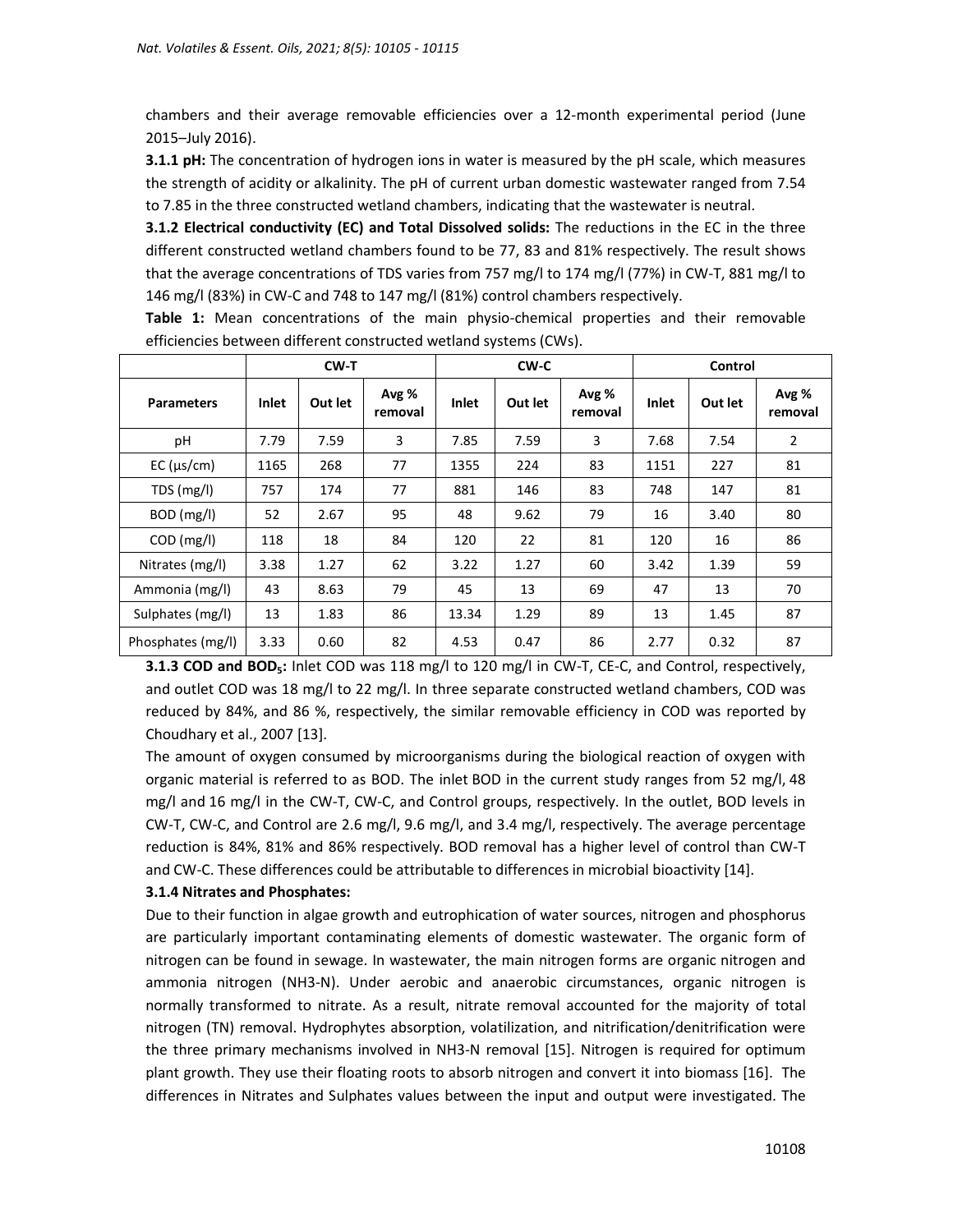average nitrate removal efficiencies in CW-T, CW-C, and Control were 62, 60, and 59 percent, respectively. In the CW-T, CW-C, and Control groups, sulphate removal efficiencies were 86, 89, and 87 %, respectively. The nitrate content in both the inlet and outlet during the investigation did not exceed 4 mg/L, and there was no significant difference between the inlet and outlet values.

Phosphorus is an essential nutrient for plant growth and is often a limiting factor in crop yield. A complex biogeochemical cycle transforms phosphorus in the wetland. Phosphorus removal is critical because it is a primary impediments nutrient for algal blooms in aquatic environment [17]. Adsorption, precipitation, and plant uptake levels are often the key activities accountable for phosphorus elimination in the constructed wetland. The most usual filtering elements used in subsurface flow constructed wetland have a gravel base, which is generally much better at absorption than plant roots [18]. Similarly, the average Phosphorus in the inlet in CW-T, CW-C, and Control was 3.3 mg/l, 4.6 mg/l, and 2.77 mg/l, respectively. After successfully treated, it drops to 0.60, 0.47, and 0.32 mg/l in the CW-T, CW-C, and Control chambers respectively. In all three chambers, the outlet Phosphorus removal efficiency was determined to be less than 80%.

#### **3.1.5 Ammonia and Sulphates:**

In the three chambers, the inlet and outlet Sulphates concentrations differed significantly (Table1). There was a considerable difference in the removal efficiencies of 86 % in CW-T, 89 % in CW-C, and 87% in Control. Throughout the study, ammonia concentrations were measured from 43 to 79 mg/l, with mean removal effectiveness ranging from 69 to 79 percent. Figure 2 shows the average removal percentages of physicochemical characteristics of wastewater such as pH, EC, TDS, and TSS over a 12-month period. pH removal ranged from 2 to 3 percent (on average 2.5 percent), and EC removal ranged from 77 to 83 percent (with an average reduction of 80 percent ).



**Figure 2:** Time series plot for the Physiochemical concentration removal percentage for the study period.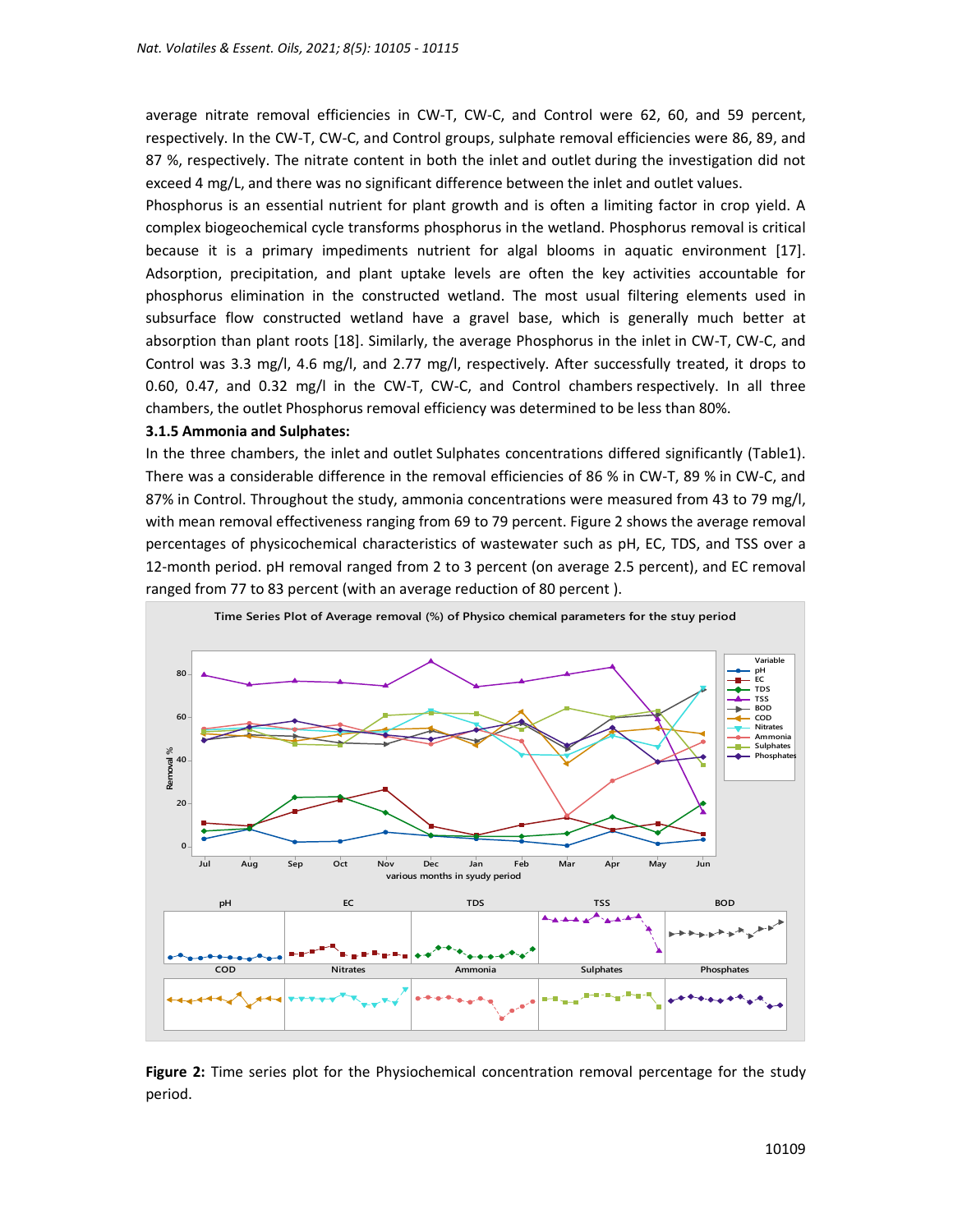During the study, the reduction in BOD ranged from 78 to 94 percent, with an average of 84 percent. COD reductions ranged from 81 to 86 %, with an average reduction of 83 %, while Nitrate reductions ranged from 58 to 61 percent, with an average reduction of 59 percent, Ammonia reductions ranged from 68 to 79 percent, Sulphates reductions ranged from 86 to 88 percent, and Phosphates reductions ranged from 82 to 87 percent, with an average reduction of 85 percent. During the investigation, all parameters showed considerable removal efficiency, and the output parameters were far within the TSPCB domestic wastewater discharge levels' permitted limits. As a result, the research would be a viable alternative to the revolutionary wastewater treatment technology that allows wastewater to be treated and reused for agricultural purposes.

#### **3.2 Multivariate statistical analysis:**

**3.2.1 Principal Component Analysis (PCA):** The most relevant factors and physicochemical characteristics influencing water quality were extracted using principal component analysis. It was hard to define conclusive results due to the complicated interconnections. Principal component analysis, on the other hand, might not only gain information to a certain extent and explain the characteristics of the data in detail, on different amplitudes by grouping similar the sample data, but it could also describe their different characteristics and help illustrate the relationship between the variables by using the variable lines. Principal component analysis was performed using Minitab 17 software to determine the main principal components from the original variables [19]. The 10 physicochemical characteristics were reduced to two primary variables (factors 1 and 2) based on the eigenvalues screen plot (Figure 3) from the screen plot's dropping off points [20].



**Figure 3:** Principal component analysis of Physiochemical parameters of the urban domestic wastewater in subsurface flow constructed wetlands.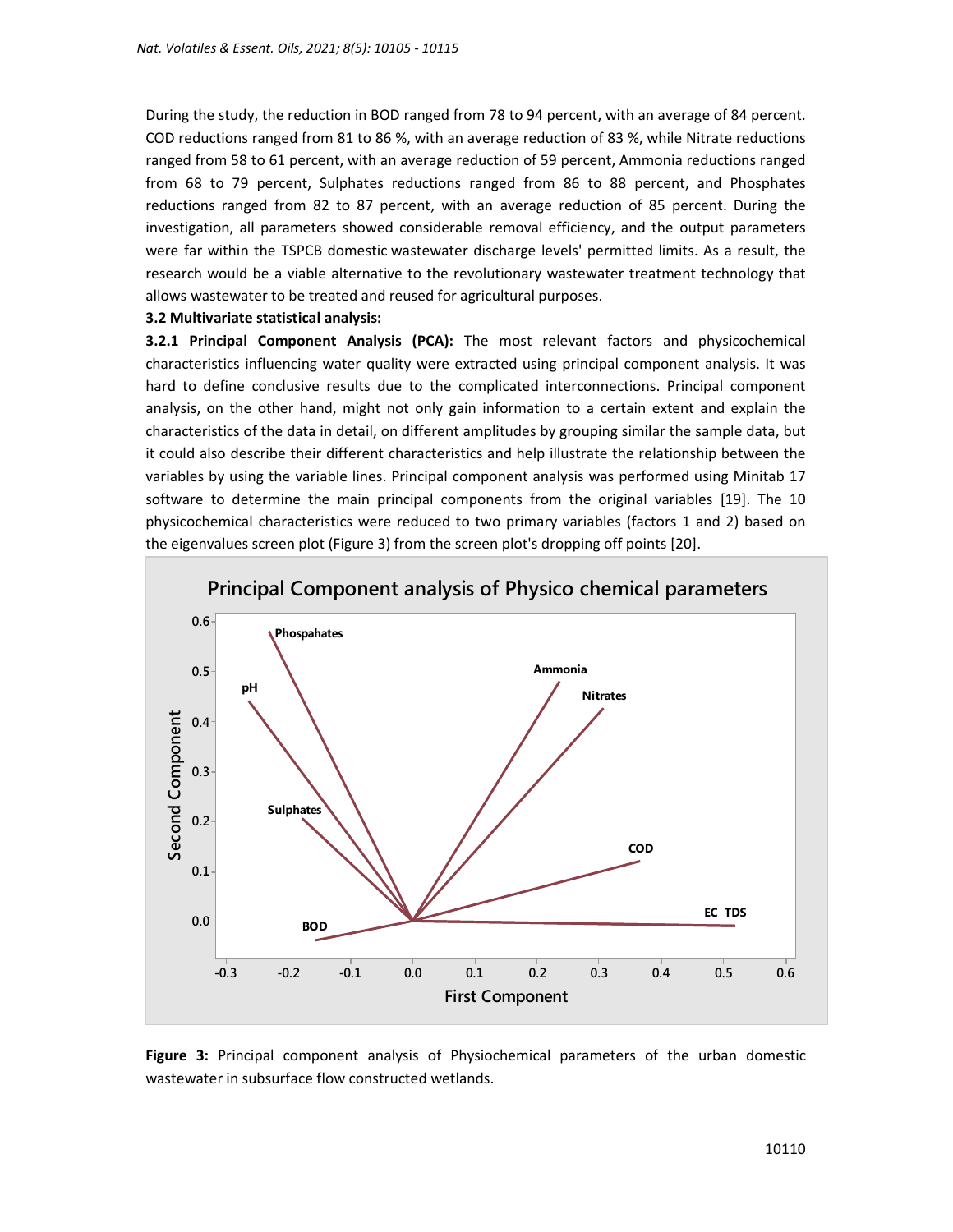The first factor (3.27), which corresponds to the greatest eigenvalue, accounts for about 51.00% of the overall variance. Nearly 44.00 % variability is accounted for by the second factor, which corresponds to the second eigenvalue (1.75). To assess the nature of variation and principal trends among these variables, a correlation analysis was generated and factor loading was defined [21]. EC, TDS, COD, Nitrates, and Ammonia were the 05 major factors affecting the water quality of the constructed wetland, according to further investigation of factor loadings.

The largest factor loading value (>0.95) for factor 1 is EC, TDS, COD, Nitrates, and Ammonia, indicating that they are the most influential variables for the first factor or major component. It also represents the fact that excessive EC, TDS, COD, nitrates, and ammonia loadings are the source of the wastewater's most significant pollutants. Sulphates have the largest factor loading value for the second component, which accounted 44% of the remaining variance between pH, BOD, and Phosphates, implying that phosphate is also a major environmental contaminant in wastewaters.

#### **3.2.2 Correlation Matrix:**

The correlation index describes the relationship between two variables by describing how well one variable may relate to another, with high correlation coefficient values indicating a favourable relationship and conversely. The dependent (x) is completely controlled by the independent (y) and vise - versa in terms of variables determination [22]. In addition, if the correlation coefficient value is close to zero, and therefore has no correlation. A high positive number (r) indicates a positive link; however, if it is negative, the relationship is inverse. A statistical computation based on Pearson's correlation matrix was performed to better determine the cause of pollution, whether manmade or ecological.

| Variables       | pH | <b>TS</b>    | <b>TDS</b>   | <b>TSS</b> | <b>BOD</b>   | COD      | Nitrates     | Ammonia      | Sulphates    | Phosphates   |
|-----------------|----|--------------|--------------|------------|--------------|----------|--------------|--------------|--------------|--------------|
| pH              | 1  | $-0.11871$   | 0.262663     | 0.567927   | 0.195226     | 0.340613 | 0.014833     | $-0.36611$   | 0.66448      | $-0.0049310$ |
| TS              |    | $\mathbf{1}$ | 0.683226     | 0.306071   | 0.234422     | 0.462723 | 0.113036     | 0.371194     | $-0.02691$   | 0.0105292    |
| <b>TDS</b>      |    |              | $\mathbf{1}$ | 0.572169   | 0.53462      | 0.719519 | 0.197407     | 0.565964     | $-0.40772$   | $-0.1031881$ |
| <b>TSS</b>      |    |              |              | 1          | 0.626277     | 0.702358 | 0.380195     | $-0.20864$   | 0.70096      | 0.0683288    |
| <b>BOD</b>      |    |              |              |            | $\mathbf{1}$ | 0.809007 | 0.305997     | 0.234319     | $-0.36222$   | 0.1563337    |
| <b>COD</b>      |    |              |              |            |              | 1        | 0.223014     | 0.269444     | $-0.34955$   | 0.0108911    |
| <b>Nitrates</b> |    |              |              |            |              |          | $\mathbf{1}$ | 0.135624     | $-0.02576$   | 0.5710363    |
| Ammonia         |    |              |              |            |              |          |              | $\mathbf{1}$ | 0.161985     | 0.1362617    |
| Sulphates       |    |              |              |            |              |          |              |              | $\mathbf{1}$ | $-0.4414504$ |
| Phosphates      |    |              |              |            |              |          |              |              |              | 1            |

**Table 2:** Pearson correlation coefficient between physicochemical properties of urban domestic wastewater in subsurface flow constructed wetland.

Table 2 shows the correlation coefficient for all physicochemical parameters. The largest positive connection is seen between BOD and COD (80%). In table 2, the positive correlations of more than 50% between the physicochemical characteristics were bolded in colour. Ammonia, sulphates, and phosphates, like COD and BOD, indicate the source of organic contaminants in urban home wastewaters. While parameters with a negative or no relationship suggest that the source of the parameters in wastewater is not a single natural or anthropogenic input.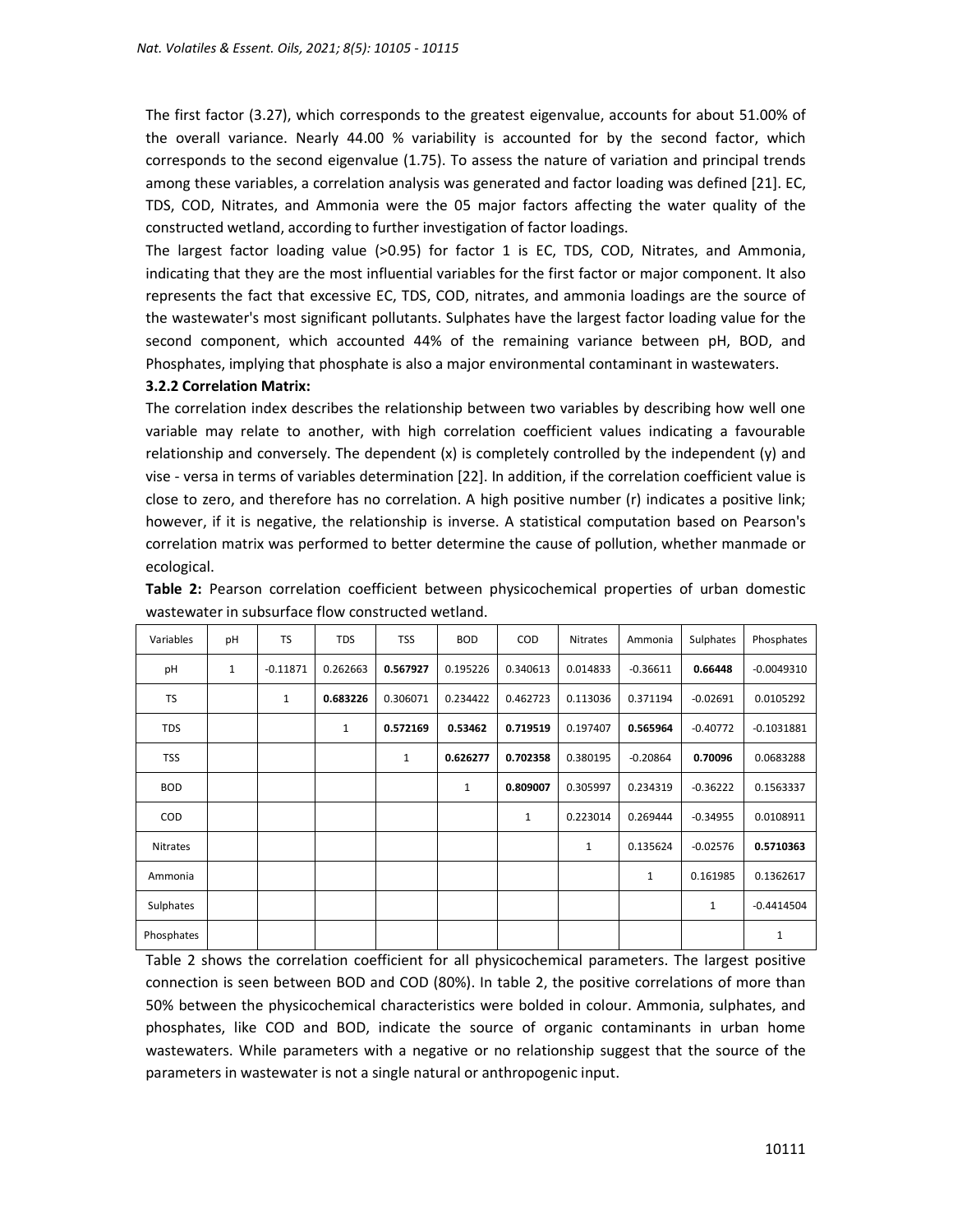## **3.2.3 Cluster analysis:**

The nearest neighbour method was used to perform cluster analysis, and the resulting dendrogram is shown in Figure 4.



**Figure 4:** Hierarchical dendrogram for physicochemical parameters in wastewater using nearest neighbor, Pearson correlation.

Clusters 1 and 2 had 76.85% of EC, TDS, Nitrates, COD, and Ammonia, indicating that these pollutants were contaminated at a greater level. Cluster 3 has a BOD and sulphate content of 53.70 percent, indicating moderate pollution. Cluster 4 is made up of pH and Phosphates, and it shows the least amount of contamination.

## **4. Conclusions**

This study found that the subsurface flow constructed wetland system at ICRISAT, Hyderabad, Telangana, performed well for urban domestic wastewater, with all main water quality metrics decreasing by at least 60 to 90 % of total average removal, resulting in improved water quality. The quality of the outlet water is significantly lower than the TSPCB's acceptable standards for domestic wastewater disposal. The constructed wetland deserves to be considered as a feasible alternative to traditional wastewater treatment. The cost - efficient constructed wetland technology can help to reduce the present wastewater management problem in developing countries of discharging untreated domestic wastewater into freshwater resources due to its low maintenance requirements, ease of operation, and good bulk pollutant removal performance. The cleansed sewage water could be used in agriculture, according to a planned study.

**Funding& Acknowledgments:** The author would like to express deep gratitude to Department of Science & Technology (DST), New Delhi, India for providing fellowship under INSPIRE programme (IF130016) to pursue doctoral study.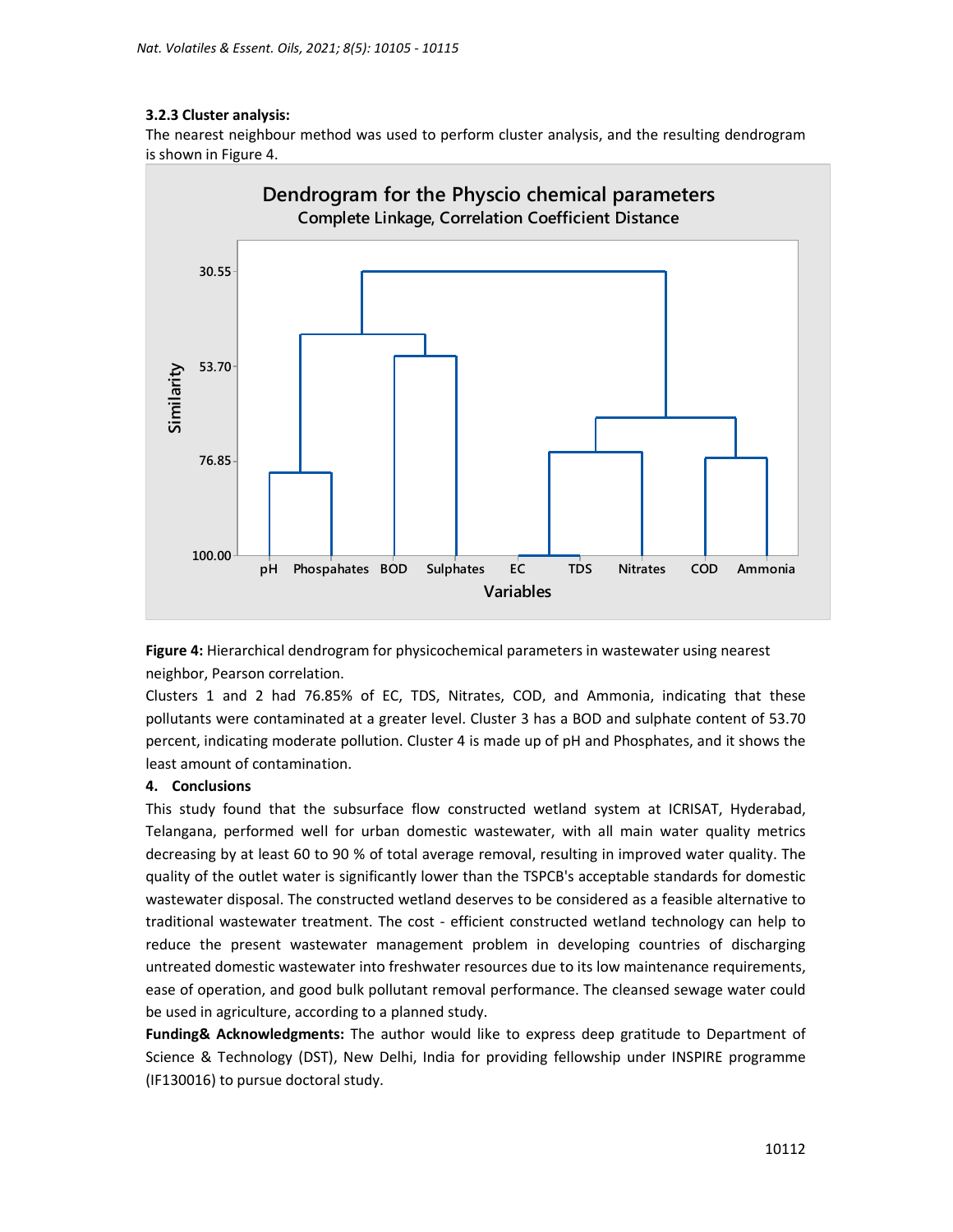#### **References**

- 1. Hassan, I., Chowdhury, S.R., Prihartato, P.K., Razzak, S.A., Wastewater Treatment Using Constructed Wetland: Current Trends and Future Potential Processes 2021, 9, 1917. https://doi.org/10.3390/pr9111917
- 2. Donde, Oscar & Navalia, Atalitsa. (2020). Constructed Wetlands in Wastewater Treatment and Challenges of Emerging Resistant Genes Filtration and Reloading. 10.5772/intechopen.93293. http://dx.doi.org/10.5772/intechopen.93293
- 3. Almuktar, S.A.A.A.N., Abed, S.N., Scholz, M., Wetlands for wastewater treatment and subsequent recycling of treated effluent: a review. Environ. Sci. Pollut. Res. 2018. 25, 23595–23623. https://doi.org/10.1007/s11356-018-2629-3.
- 4. Austin, David & Liu, Lin & Dong, Renjie. (2011). Performance of integrated household constructed wetland for domestic wastewater treatment in rural areas. Ecological Engineering. 37. 948-954. 10.1016/j.ecoleng.2011.02.002.

https://www.sciencedirect.com/science/article/abs/pii/S092585741100067X?via%3

- 5. Mustafa, H.M., Hayder, G., Recent studies on applications of aquatic weed plants in phytoremediation of wastewater: A review article. Ain Shams Eng. J. 2021, 12, 355–365. https://www.sciencedirect.com/science/article/pii/S2090447920301131.
- 6. Dan, T.H., Quang, LN., Chiem, NH., Brix, H., Treatment of high-strength wastewater in tropical constructed wetlands planted with Sesbania sesban: Horizontal subsurface flow versus vertical downflow . *Ecological Engineering*, 2011. *37* (5), 711- 720. https://doi.org/10.1016/j.ecoleng.2010.07.030
- 7. Truu, J., Truu, M., Espenberg, M., Nõlvak, H., Juhanson, J., Phytoremediation and Plant-Assisted Bioremediation in Soil and Treatment Wetlands: A Review. Open Biotechnol. J. 2015, 9, 85–92. https://openbiotechnologyjournal.com/contents/volumes/V9/TOBIOTJ-9-85/TOBIOTJ-9-85.pdf
- 8. Barik, D., Energy from Toxic Organic Waste for Heat and Power Generation, 1st ed.; Woodhead Publishing: Sawston, UK, 2018. Available online: https://www.elsevier.com/books/energy-fromtoxic-organic-waste-for-heat-and-power-generation/barik/978-0-08-102528-4.
- 9. Calheiros, C.S.C., Rangel, A.O.S.S., Castro, P.M.L., Constructed wetlands for tannery wastewater treatment in Portugal: ten years of experience. Int. J. Phytoremediation 16, 2014. 859–70. https://doi.org/10.1080/15226514.2013.798622.
- 10. Saeed, T., Sun, G., A review on nitrogen and organics removal mechanisms in subsurface flow constructed wetlands: Dependency on environmental parameters, operating conditions and supporting media. J. Environ. Manage. 112, 2012. 429–448. https://doi.org/10.1016/j.jenvman.2012.08.011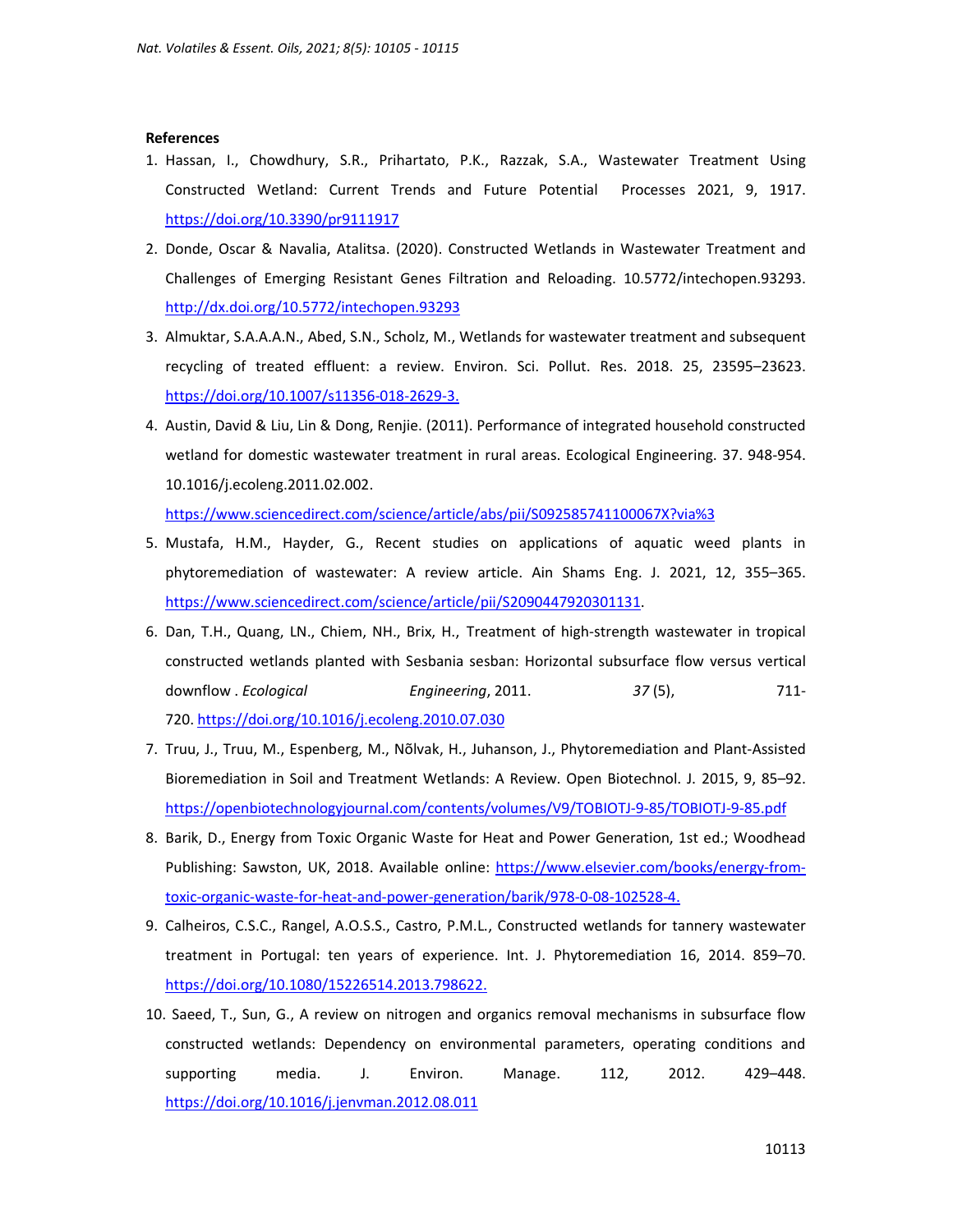- 11. Perdana, M.C., Sutanto, H.B., Prihatmo, G., Vertical Subsurface Flow (VSSF) constructed wetland for domestic wastewater treatment. IOP Conf. Ser. Earth Environ. Sci. 2018, 148, 012025. https://iopscience.iop.org/article/10.1088/1755-1315/148/1/012025
- 12. Gunter, L., Gabriela, D., Jaime, N., Anacleto, R.S., Wetland Technology: Practical Information on the Design and Application of Treatment Wetlands; Langergraber, IWA Publishing: London, UK, 2020. https://ri.conicet.gov.ar/bitstream/handle/11336/114556/CONICET\_Digital\_Nro.4fb03870- 739e-4c77-a6d3-ba20c6a0a43b\_A.pdf?sequence=2&isAllowed=y
- 13. Choudhary, Dr. Mahendra & Sharma, Dr., Water Hyacinth: A Complete Solution to Wastewater Treatment, Reclamation and Environmental Protection. Journal of the Institution of Engineers (India). 2008. 89. 7-9. https://www.researchgate.net/publication/281612671\_Water\_Hyacinth\_A\_Complete\_Solution\_t o Wastewater Treatment Reclamation and Environmental Protection
- 14. Steinmann, C.R., Weinhart, S., Melzer, A., A combined system of lagoon and constructed wetland for an effective wastewater treatment. *Wat. Res*., 2003. 37:2035-2042. https://www.sciencedirect.com/science/article/abs/pii/S0043135402004414
- 15. Sommer, S.G., Olesen, J.E., Modelling ammonia volatilization from animal slurry applied with trail hoses to cereals. *Atmospheric Environment*, 2000. 34:2361-2372. https://www.sciencedirect.com/science/article/abs/pii/S1352231099004422?via%3
- 16. Baskar, G., Treatment of wastewater from Kitchen in an Institution Hostel Mess using Constructed Wetland. International Journal of Recent Trends in engineering, 2009. https://www.researchgate.net/publication/228647428 Treatment of wastewater from kitchen \_in\_an\_Institution\_Hostel\_Mess\_using\_constructed\_wetland.
- 17. Wetzel, R.G., Limnology-Lake and River Ecosystems, Academic Press, San Diego, CA. 2001. https://www.journals.uchicago.edu/doi/10.1086/380040
- 18. Vymazal, J., Removal of phosphorus in constructed wetlands with horizontal subsurface flow in the Czech Republic. *Water, Air, and Soil Pollution*, 2004. 4: 657–670. https://link.springer.com/article/10.1023/B:WAFO.0000028385.63075.51
- 19. Van Der Gucht K.., Sabbe, K., De Meester L., Contrasting bacterioplankton community composition and seasonal dynamics in two neighbouring hypertrophic freshwater lakes. *Environmental Microbiology*, 2001.vol. 3, no. 11, pp. 680–690. https://doi.org/10.1046/j.1462- 2920.2001.00242.x